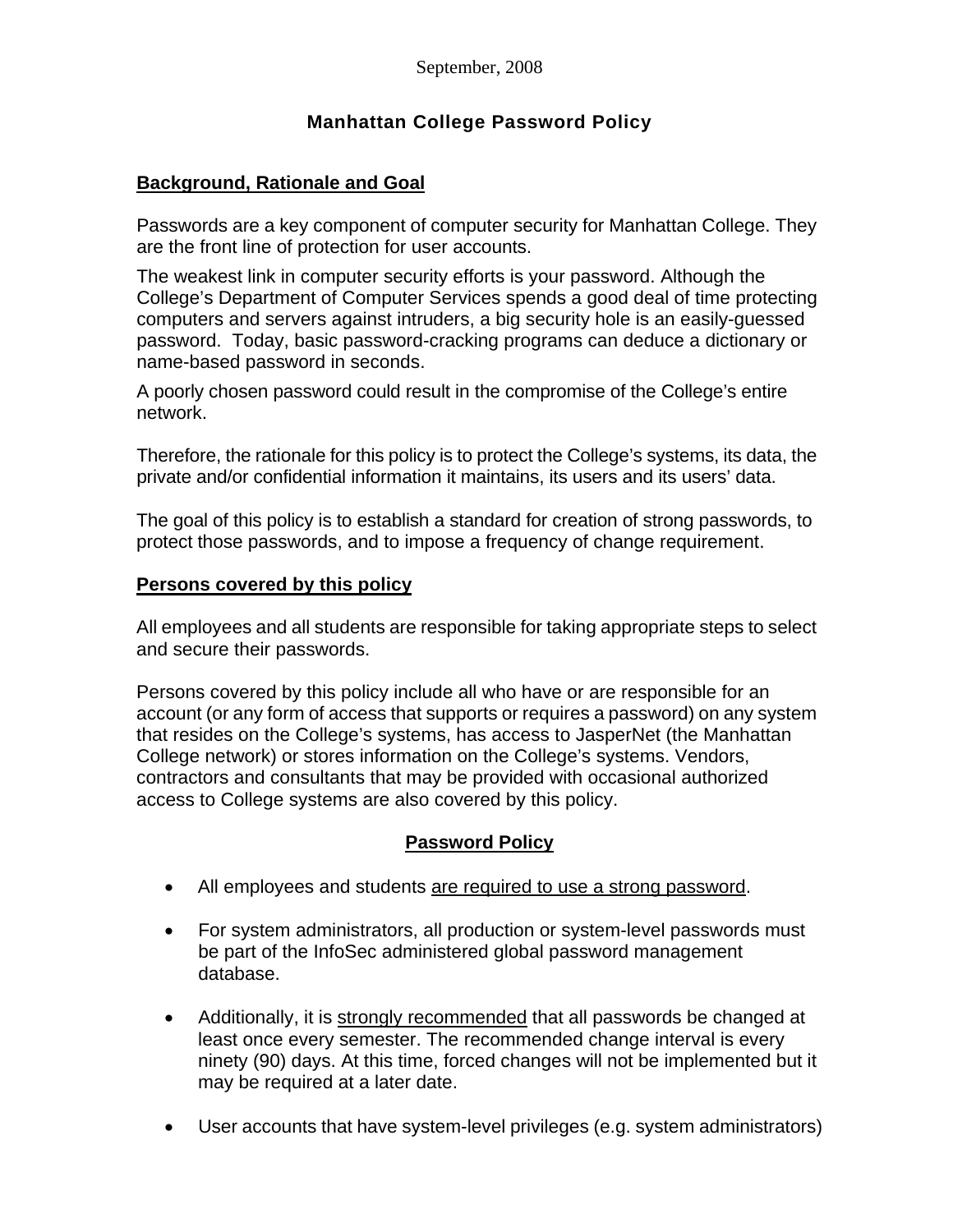must have a unique password from all other accounts held by that user.

- Passwords must not be inserted into e-mail messages, other forms of electronic communication or otherwise communicated in a non-secure manner.
- Passwords must not be shared with anyone (e.g. roommates, research assistants, student workers in College offices
- All passwords must conform to the guidelines described below.

### **Password Guidelines**

All persons covered by this policy should be aware of how to select strong passwords as opposed to "poor" or "weak" passwords.

Do not use a poor or weak password. "Poor" or "weak" passwords have the following characteristics:

- The password contains less than eight characters
- The password is a word found in a dictionary (English or foreign)
- The password is a common usage word such as:
	- o Names of family, pets, friends, co-workers, characters, etc.
	- o Computer terms and names, commands, sites, companies, hardware, software.
	- o The words "Manhattan", "Jasper", or any derivation.
	- o Birthdays and other personal information such as addresses and phone numbers.
	- o Word or number patterns like aaabbb, qwerty, zyxwvuts, 123321, etc.
	- o Any of the above spelled backwards.
	- o Any of the above preceded or followed by a digit (e.g., secret1, 1 secret)

When you change your password, **you will be required to use a strong password** or the change will not be accepted. A "strong" password has the following characteristics:

- Contains both upper (A-Z) **and** lower case (a-z) characters
- **and** has numbers **and** punctuation characters:
	- 0-9 **OR**
	- $\vdash \emptyset$  # \$ % ^ & \*() + | ~ = \ ` { } [] : "; ' < > ? /
- Is **at least eight alphanumeric characters** in length
- Is not a dictionary word in any language, slang, dialect, jargon, etc.
- Is not based on personal information, proper names of family, etc.